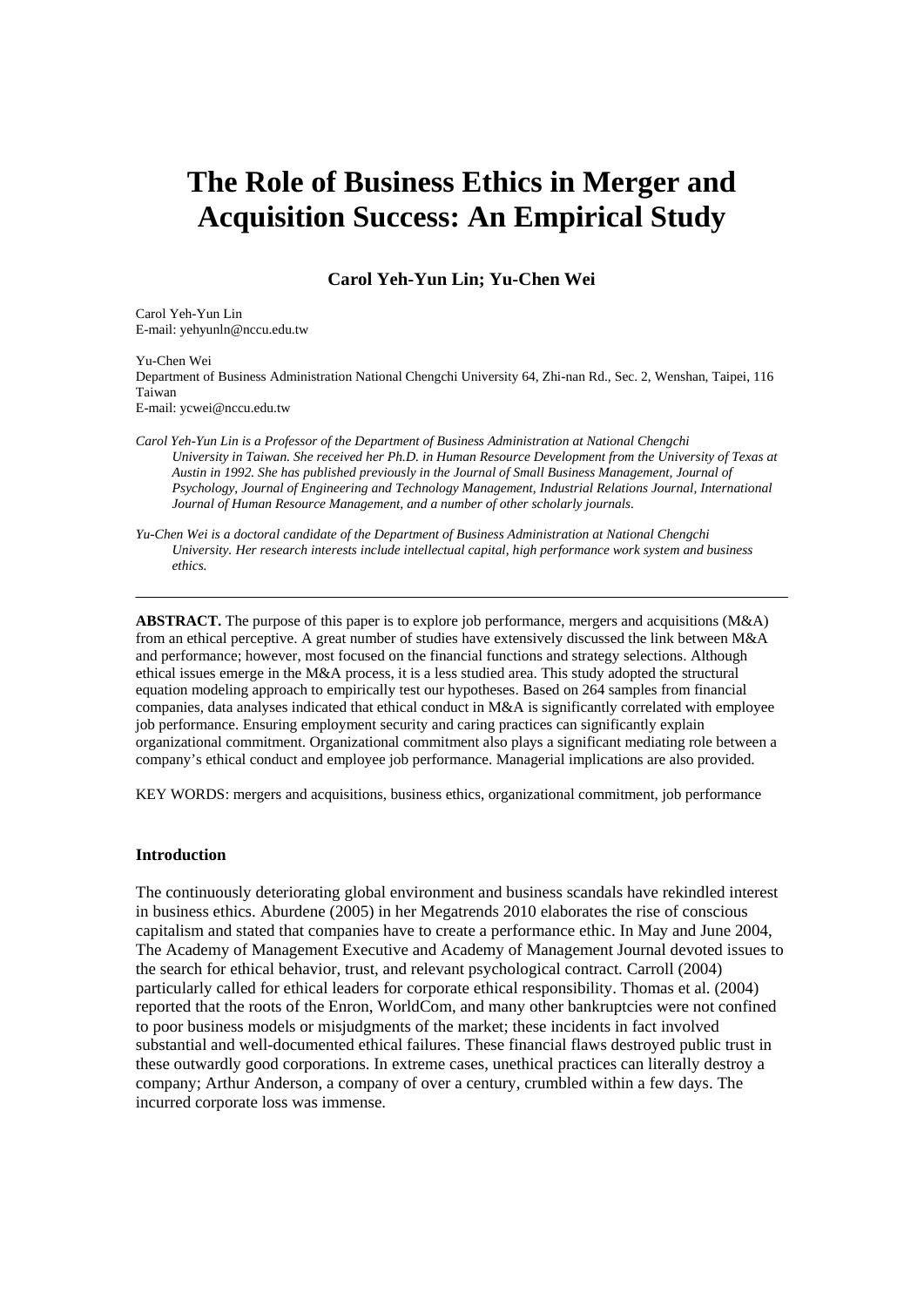In estimating the business cost of ethical failures, Thomas et al. (2004) proposed a cost model and reported that employee cynicism, reduced employee morale, and employee turnovers were the most understated damage with the greatest negative impact. In today's business environment, where competition for size and speed is the norm, the described phenomenon is most likely to occur during the merger and acquisition (M&A) phase. Undeniably, M&A is an efficient way for corporations to expand their operational domain in search for external growth. According to a 2003 survey report, worldwide M&A volume in 2003 reached approximately 1.3 trillion US dollars (Thomson Financial, 2003). Even though favored by many corporations, the failure rate of M&A exceeds 50% (Ashkenas and Francis, 2000; Marks and Mirvis, 1998; Serpa, 1988); M&A unethical conduct may play a critical part in its failure.

Based on Clark's (2003) study, employees in organizations undergoing M&A report observing misconduct and feeling ethics-related pressures at nearly double the rate of other workers. Considering the ethical call and the size of people influenced by the waves of M&A, examining the human side of M&A from business ethics perspective has become a pressing issue. However, an extensive literature search from 1999 onward discloses that relatively few researchers examine M&A from the perspective of business ethics, not to mention an empirical study. Past studies reveal that M&A studies have been approached from several major theoretical perspectives. Strategic management scholars believed that M&A is a means to diversification (Ansoff et al., 1971; Dixon et al., 2001; Walter and Barney, 1990), economists concerned about the economic motives of M&A (Goldberg, 1983; Holder, 1993), finance scholars examined M&A performance from stockmarket-based measures (Jarrell et al., 1988; Jensen and Ruback, 1983; Ramaswamy and Waegelein, 2003), organization theorists emphasized the management of the post-acquisition integration process (Bijlsma-Frankema, 2001; Haspeslagh and Jemison, 1991), and human resource scholars focused on effective human resource systems and communication (Applebaum and Gandell, 2003; Levinson, 1970). Yet, comparatively little is known about the effects of business ethics on the success or failure of M&A.

Business ethics related studies cover an array of issues, including macro environmental issues (Singh and Carasco, 1996), human rights principle (Cragg, 2000), industry-specific practices (Lamb, 1999), organizational philosophy (Hunt et al., 1989), and individual conducts (Kantor and Weisberg, 2002; Lund, 2000). Business ethics has been widely studied in the areas of marketing, information management, labor relations, and human resource management. Yet, its influence is less explored by M&A scholars.

M&A success lies not in the completion of the financial transaction but in the post-acquisition human resources integration and the realization of the synergy effects of the parties involved (Armour, 2002; Birkinshaw et al., 2000; Cartwright and Cooper, 1990; Levinson, 1970; Larsson and Finkelstein, 1999; Napier, 1989). Organizational commitment and job performance of the acquired company employees have been identified as major indicators of M&A success (Wilde, 2004). Given the impact of M&A on future economic development and the call for more empirical research on global business ethics (Carroll, 2004), this study attempts to explore the effects of acquired company employees' perception of employment security, justice, and caring practices on organizational commitment and job performance by empirically testing the hypotheses developed from literature.

Hopefully, this study will contribute to a better understanding of employee related ethical issues in M&A; it may also provide a frame of reference for future relevant empirical studies. Moreover, this research is conducted in an Eastern context, where a major portion of future economic growth lies. Historically, the literature has primarily highlighted M&A studies in Western countries; however, in the words of Adler (1986), "Paralleling the shift of business from the Atlantic to the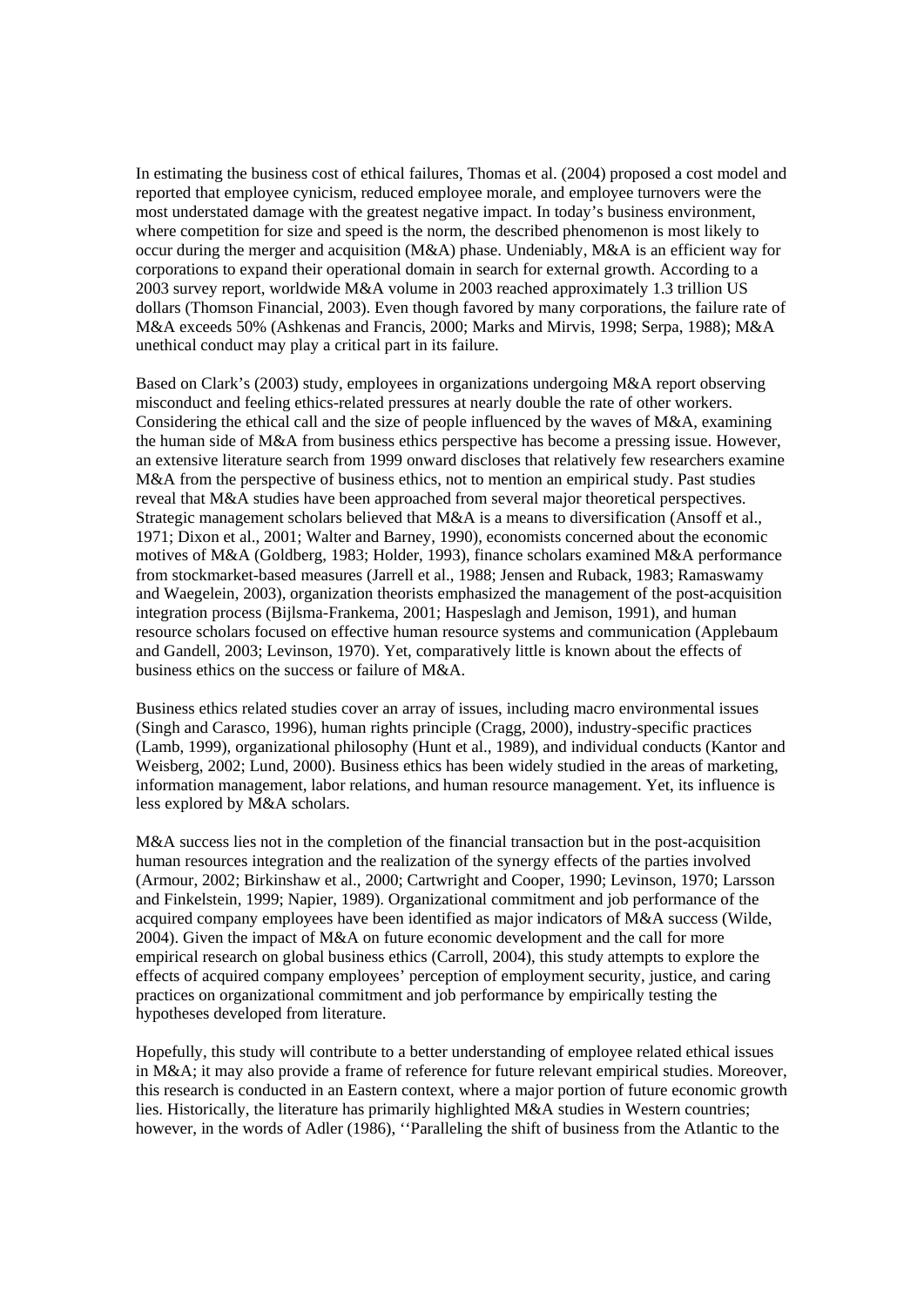Pacific Basin, we move from the field's conceptually Occidental history to an Oriental perspective.'' In Asia, foreign-directed investment based in Taiwan is becoming a major source of economic strength. Lin (2000) estimated that Taiwanese investment in Southeast Asia has provided at least 360,000 job opportunities in the host countries. Generally, financial service companies are the backbone to support such an overseas endeavor. In addition, the fact that Taiwan has waded through the Asian financial crisis fast and has become stronger afterwards may indicate that the financial service industry in Taiwan has some merits (Fok et al., 2004; Li, 2003). The investigation of Taiwanese financial service industry M&A is taking on added significance not only because of the increasing stature of Taiwanese business in Asia, but also because of the roles played by Asian nations in the world economy.

In the following sections, we first review the relevant literature to develop the hypotheses. The research method is then described and followed by the research findings, and we conclude with a discussion on the managerial implications.

## **Literature review and hypotheses development**

Analysts estimated that at least 30% of the world's top organizations are considering an M&A (Bailey, 2001). It is the most efficient way for corporations pursuing a growth strategy to obtain external human resources, financial resources, and expand their operational domain (Bradley et al., 1988; Brigham, 1983; Williamson, 1983). In spite of the high frequency of M&A, few enjoyed the benefits of the expected outcome (Brush, 1996; Caves, 1989; Schleifer and Vishny, 1991). The M&A failures included a negotiation break-up without signing an official document, financial losses (Reed and Lajoux, 1998), failure to meet shareholder and earnings expectations within the first 18 months of the merger announcement (Bailey, 2001). Another realistic view of M&A failure is a wave of voluntary resignations, low morale, reduced productivity, and even resentment of the acquired employees. Thomas (2004) described this as the most damaging situation incurring the highest costs. Indeed, the financial results of a merger are extremely important, yet people-related issues are equally critical. Employees of the acquired company in particular become frustrated with the uncertainty and instability that a merger announcement brings. Studies have reported that business ethics are positively related to organizational commitment (Byington and Johnston, 1991; Hunt et al., 1989; Kelley and Dorsch, 1991). Therefore, a formidable challenge to top management during the M&A process is keeping and motivating good employees, managing their expectations, concerns, and fears.

Literature review reveals that relatively few papers have a combined focus of M&A and ethics. Out of these limited studies, Buono and Bowditch (1990) reported that most discussions on M&A focused on external ethics, such as well-planned M&A enhances the value of the firm or the firm's value to society, while internal ethical dilemmas and non-financial issues are less explored. In fact, a majority of relevant literature are conceptual papers, describing critical M&A business ethics issues such as job protection, fair treatment, respect toward acquired employees (Serpa, 1988; Werhane, 1988) and the responsibilities of shareholders (Werhane, 1988). A paper with empirical data looked into the obligations of companies when they are dismissing employees (Eby and Buch, 1998). Ironically, the human resources issues are the most critical factors in determining the success or failure of the M&A; yet, it is often neglected before, during and after the merger (Serpa, 1988). To fill the gap of empirical testing, this study explores acquired employees' perception of M&A ethics and examines its effect on their organizational commitment and job performance.

M&A ethics is represented by employee perceived employment security, justice, and caring practices in this research. The rationale for identifying these three variables among others is that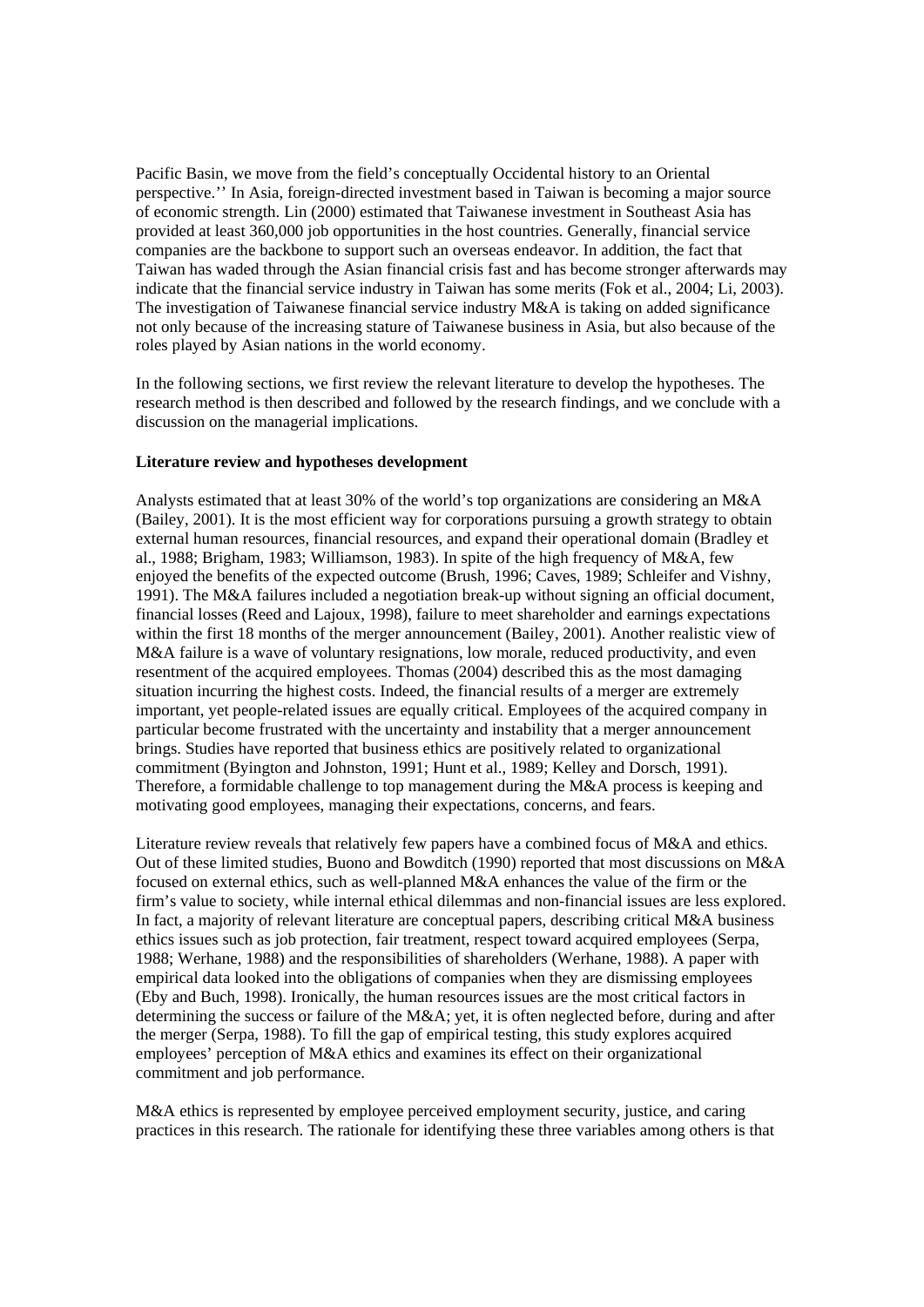''employment security'' is a bread-and-butter issue that directly impacts employee's income; ''justice'' is the system and process that affect employees' perception about whether they were fairly treated; and ''caring practices'' is an indicator of whether the acquired employees can be successfully assimilated into the new company after the M&A. In addition, both ''justice'' and ''caring'' factors are integrated in this study to gain new perspectives. French and Weis (2000) particularly differentiate these two ethical concepts and explain that the prevailing Western approach on the ethics of justice postulates self as separated from others, whereas an ethics of caring places more emphasis in virtue, concerns for others, and sees self as connected to others.

Since perception plays a central role in determining what is ethical or unethical, theoretical support of employees' perception on M&A can be examined from the perspective of social exchange theory. Social exchange refers to the voluntary actions of individuals that are motivated by the returns they are expected to bring (Blau, 1964). This is therefore, premised on a long-term exchange of favors based on an obligation to reciprocate. In a company, the employment relationship may be characterized either as an economic or social exchange. Economic exchanges rest on a formal contract that stipulates the exact quantities to be exchanged and can be enforced through legal sanctions. Social exchanges provide the conceptual underpinning of work attitudes and behaviors (Settoon et al., 1996; Wayne et al., 1997); unlike the tangible benefits, involved in an economic exchange, social exchange is an indicative of mutual support and investment in the relationship. Employees provide services in exchange for the transactional obligations of fair pay, safe working conditions, job security, and employee–employer reciprocal support and mutual respect. Cognitively, when employees feel that the companies they serve no longer provide these supports, the emotional bonds are broken. In such cases, the employees may either leave or stay in the company with reduced productivity; organizational commitment and job performance will then be jeopardized.

Our first variable of interest – employment security is defined by Herzberg (1968) as the extent to which an organization provides stable employment for employees. Employment security has been one of the most widely discussed issues due to violent competition in the global economy during the past decade, and M&A is frequently a major incurred organizational change (e.g. Ashford et al., 1989; Schweiger and Ivancevich, 1985). During the negotiation process, generally little information about the M&A is disseminated (Buono and Bowditch, 1989; Marks and Mirvis, 1985; Robino and DeMeuse, 1985; Schweiger et al., 1987); employees thus experience uneasiness, stress, fear, or even psychological trauma. In the midst of research on the antecedents and consequences of employment security, there is still a debate regarding the effects of job security on employee behavioral reactions (Ashford et al., 1989; Davy et al., 1997; Greenhalgh and Rosenblatt, 1984). Ashford et al. (1989) study shows no relationship between job insecurity and job performance, yet a large quantity of studies reported that job insecurity leads to reduced commitment, reduced satisfaction, and reduced job performance (e.g., Mooney, 1984; Rosow and Zager, 1985). For instance, Yousef (1998) found that satisfaction with job security is positively correlated with both organizational commitment and job performance; and Rosenblatt and Ruvio's (1996) study indicated that job insecurity had an adverse effect on organizational commitment and perceived performance (Yousef, 1998). This study adopts the majority opinion and predicts that

*Hypothesis 1:* During M&A, acquired employees' perception of employment security leads to higher organization commitment.

Our second variable of interest is justice, another common ethical issue of M&A (Chonko and Hunt, 1985; Vitell et al., 1991). Justice encompasses people's perceptions of fairness based upon the implicit and explicit nature of the roles and duties (Greenberg, 1990; James, 1993). From the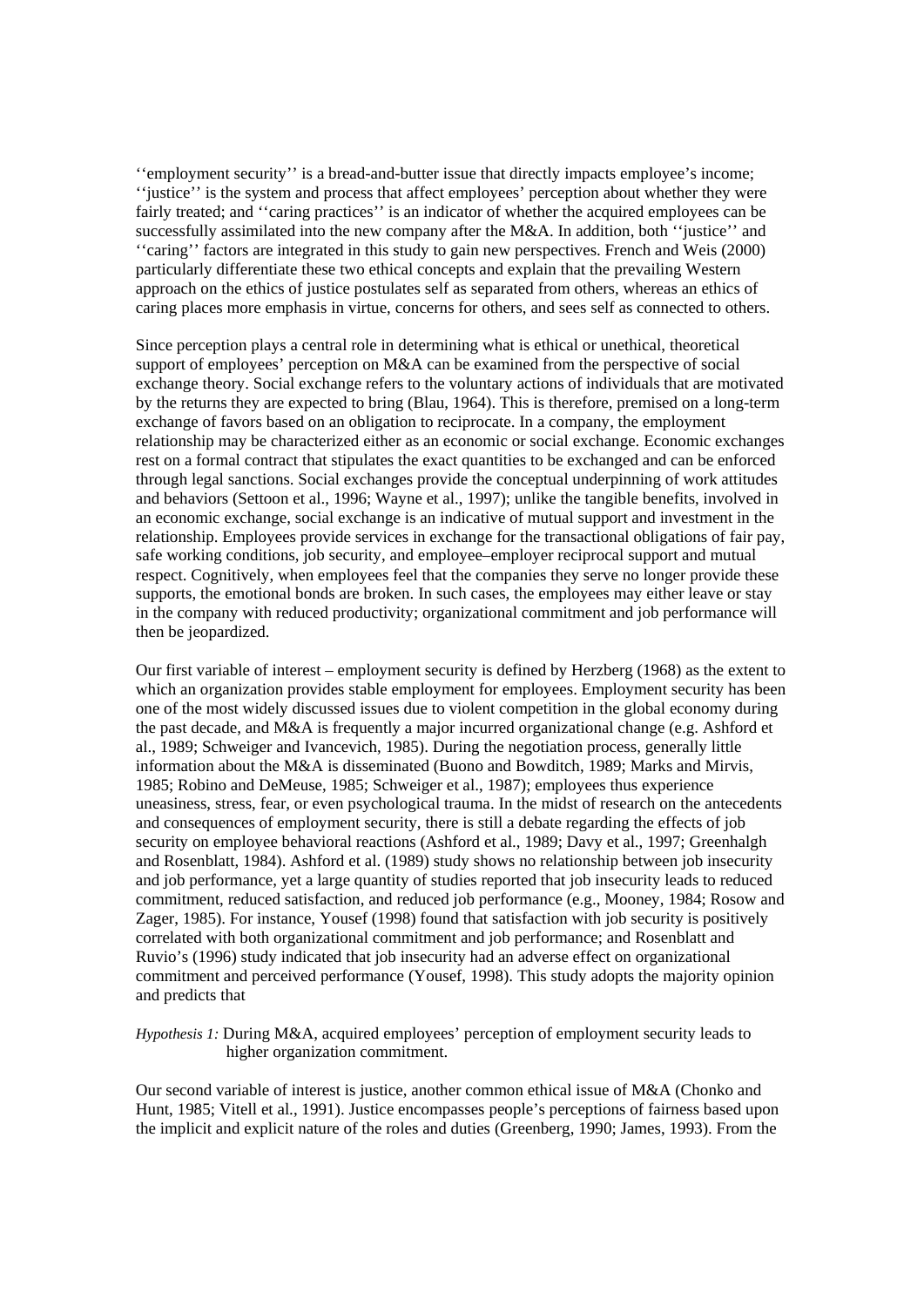social exchange perspective, goodwill on the part of the organization engenders an obligation of employees to reciprocate the good deeds of the organization (Blau, 1964); whereas, when employees perceive unfair treatment, they are likely to quit or decrease their commitment to the organization (Serpa, 1988). In general, M&A not only results in organizational restructuring but also is the critical moment that unethical behaviors are perceived by the employees of the merged units. The unfair treatment involves post-acquisition layoffs, transfers, performance evalutions and other actions. The unfair treatment makes the employees of the acquired company consider themselves inferior to their colleagues from the acquiring company. Their commitment to and confidence in their new employers is analogous to captives in a lost battle (Marks and Mirvis, 1992; Newman and Krzystofiak, 1993).

The issue of justice also involves the perception of equity. Equity theory states that people behave within a social setting and compare their own inputs and outcomes to those of others (Adams, 1965). Inequity is described in the literature as a ''tension'' or ''distress'' in the form of anger and/or resentment. According to Dubinsky and Levy (1989), organizational fairness includes the degree to which one is paid fairly relative to coworkers, the perceived fairness of work assignments, and the perceived supervisory fairness with regard to employee job latitude. Past researches have indicated that employees' perceptions of equity affect their decisions to join, remain, and contribute to a company (Adams, 1965; Becker, 1964; Mitchell, 1989); yet, it has received little emphasis in the M&A context. The most relevant study reported that fair appraisal and reward system is positively related to organizational commitment of the acquired companies' employees (Huang et al., 2002). Since the perception of unfair treatment and inequality disorients qualified employees with an ensuing loss of commitment, reduced productivity and oftentimes job quitting, we hypothesize that

# *Hypothesis 2:* After M&A, acquired employees' perception of justice leads to higher organizational commitment.

''Ethic of care'' is a relatively new perspective of business ethics; Gatens (1998) reported that one of the pioneer ethics researchers, Kohlberg, included ''ethics of care'' in addition to ''ethics of justice'' in his recent empirical research. In this respect, Gilligan (1982) is one of the initiators who emphasized the importance of ''caring for'' others through actual relationships, as opposed to ''caring about'' others in the abstract. Noddings (1984, 1992) identified the importance of being authentically open and receptive to the reality of others, rather than having an assumed knowledge of another's needs. The emphasis is on the sensitivity and responsiveness to the feelings, concerns, and particular circumstances of individuals.

Caring practices can be explained from the perspective of a caring culture and a caring system. Studies focused on the post-acquisition integration process always highlight the importance of the organizational culture fit between the acquired company and acquiring company. Walsh (1988) reported that cultural differences can be particularly acute in the case of M&A, as a large number of employees may quit voluntarily because of the cultural clash. Marks and Mirvis (1998) argued that the best way to avoid a cultural clash is to hold the culture of the acquired company in esteem and try to integrate. At the initial stage, an organization-wide caring culture that supports the acquired employees is particularly vital (Trevino et al., 1990); caring system is the manifestation of a caring culture. Scholars reported that many managers of acquiring companies have difficulty in integrating the unwritten norms and values because the acquiring company does not respect the employees of the acquired companies (Nahavandi and Malekzadeh, 1988). Owing to different work styles and attitudes, the ''we against them'' attitude may develop (Lefkoe, 1987; Nahavandi and Malekzadeh, 1988). Therefore, when caring systems, such as open-door policy are stipulated and enforced to assimilate the acquired employees, positive results may be anticipated. Social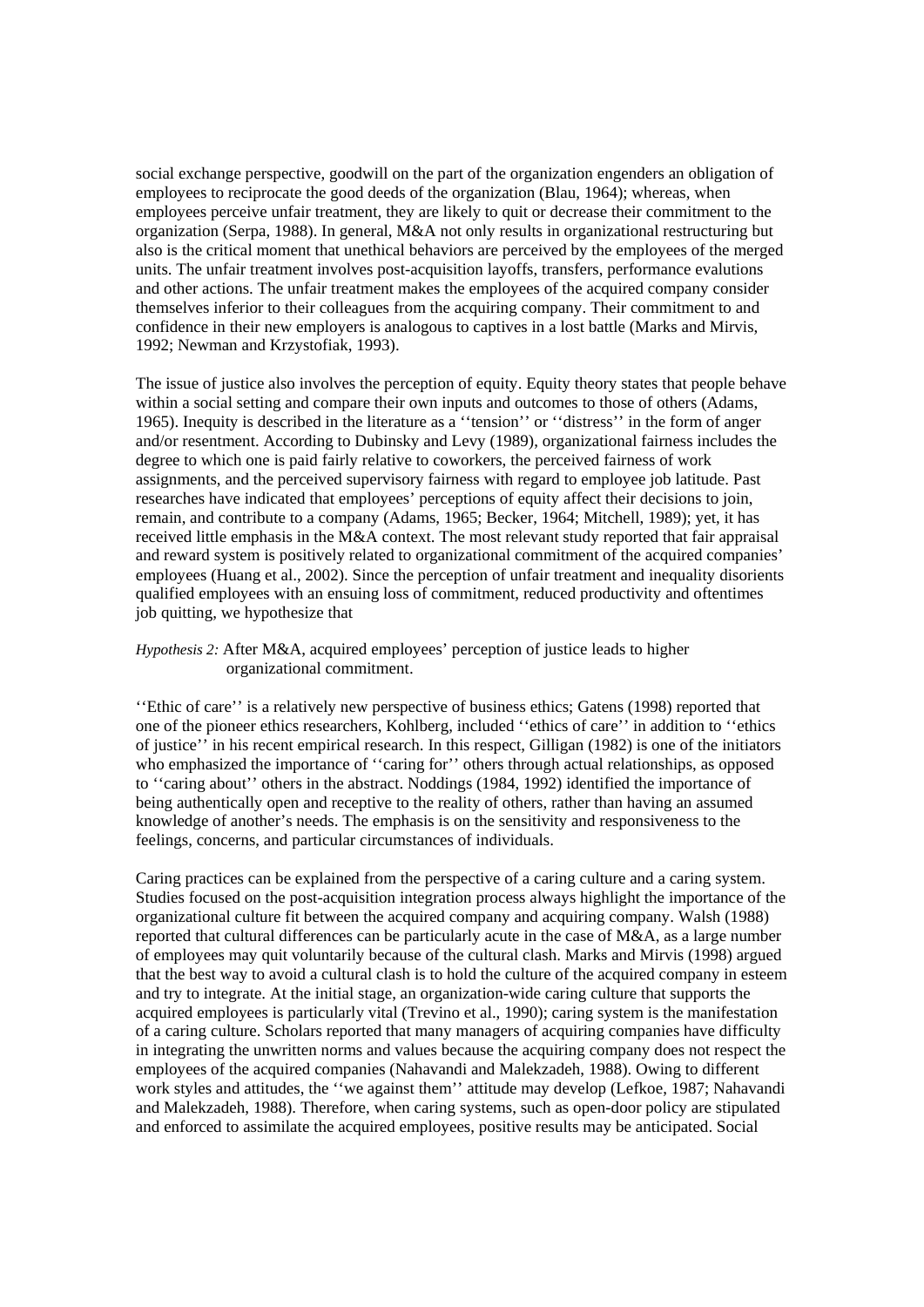exchange theory thus explains the various caring practices in that employees will enhance the psychological attitude when they are positively treated (Settoon et al., 1996; Wayne et al., 1997). Therefore, we predicted that

*Hypothesis 3:* After M&A, acquired employees' perception of caring practices leads to higher organizational commitment.

In addition to the foregoing reasoning, we would like to further explore the relationship between business ethics and job performance, an indicator of M&A success. Business ethics is a cognitive expression through stakeholders' perception. The impact of such perception is reflected in behaviors via attitude variables and literature review helps us decide organizational commitment as the attitude variable that may mediate business ethics and job performance. Various scholars reported that higher organizational commitment result in higher employee identification, satisfaction, and a greater willingness to work harder for the organization (Kirkman and Shapiro, 2001; Parnell and Crandall, 2003). Therefore, organizational commitment is one critical index for measuring performance (DeCotiis and Summers, 1987; Johnston et al., 1990).

However, whether organizational commitment and job performance has a positive correlation is still not ascertained (Mowday et al., 1982). Some studies reported a positive relationship (Boshoff and Mels, 1995; Becker et al., 1996; Chonko, 1986), others argued for a partly or weakly positive relationship only (Steers, 1977; Wiener and Vardi, 1980). Blake and Mouton (1985) researched the M&A human resource integration and found that employees of the acquired company could not develop identification with the new corporate entity because of perceived uncertain future. This failure of ''culturally and psychologically integrated'' perception causes the malfunctioning of the M&A with a result of unfulfilled goal. Greater losses are incurred when key people resign and leave the company after M&A (Henderson, 1989; Pritchett, 1987). Therefore, employees' perception about employment security, justice, and caring practices will determine the degree of their organizational commitment, which further influences their job performance. Thus, we predict that

*Hypothesis 4:* After M&A, acquired employees' organizational commitment mediates the relationship between perceived business ethics and job performance.

# **Methods**

This study was approached with a questionnaire survey; individual level data were collected from acquired companies in financial service industry in Taiwan. A LISREL structural equation model was adopted to examine the relationships between three ethical behaviors (employment security, justice, and caring practices) and organizational commitment. In addition, the mediating effect of organizational commitment between ethical behaviors and job performance was also explored. Measurement and data collection are described in the following sections.

#### *Measurement*

The questionnaire consists of four sections, namely ethics, organizational commitment, job performance, and demographic information. Based on an extensive literature review (e.g., Buono and Bowditch, 1990; Chase et al., 1997; Hanly, 1992; McGee, 1989; Werhane, 1988) and several in-depth interviews of our target subjects, a total of 28 items were developed to cover employment security, justice, and caring practices. Eight scholars and professionals then examined and revised the items for better and clearer expression. Therefore, the scale should possess a given face validity. Readers are referred to Appendix A for the questions items. This set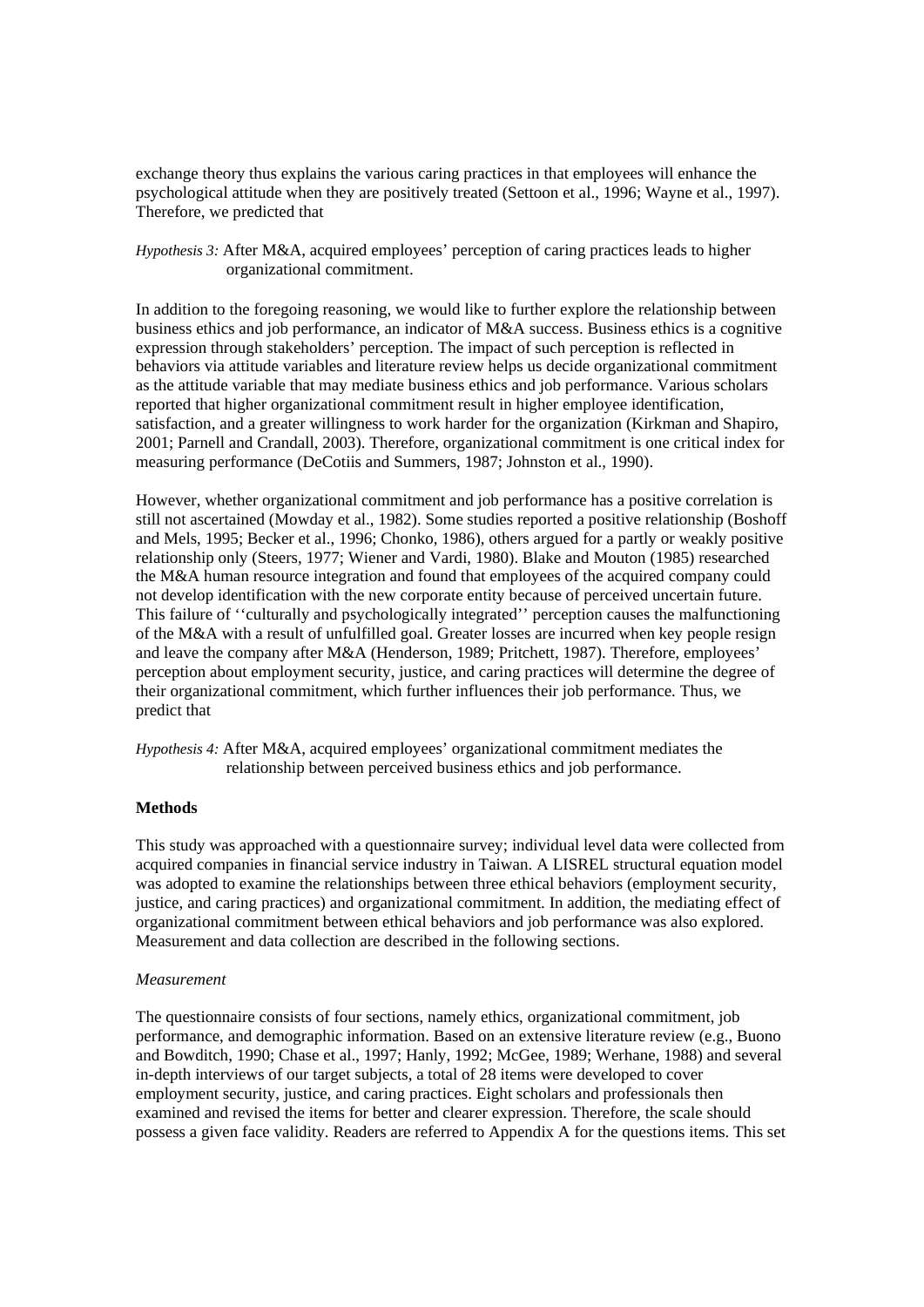of items is scaled from strongly disagree ''1'' to strongly agree ''7''.

For organizational commitment measurement, the Chinese version of OCQ (Mowday et al., 1979) modified by Ding (1987) was utilized. The OCQ is composed of 15 Likert-type items scaled from strongly disagree "1" to strongly agree "7". Ding used a translation and back translation method to optimize the Chinese OCQ edition and achieved a reliability of 0.85, comparing to Mowday and association's measurement of 0.88.

Job performance was measured with six self-reported items adapted from the job performance scale developed by Black (1992). The items include job quality, attitude, cooperation, attendance rate, communication ability, and efficiency as exhibited in Appendix A. The rating scale ranges from 1 to 5, in a spectrum of ''very much disagree'' to ''very much agree''. Past studies (Serpa, 1988; Werhane, 1988) have revealed that the supervisors from acquiring companies do not often evaluate the acquired employees fairly; therefore, we utilize self-reported job performance measure instead of supervisors' rating to fit the special M&A context. However, to ensure a more reliable response, respondents were assured of the confidentiality and complete the questionnaire anonymously.

In addition, respondents also provided information on their personal characteristics, including gender, working tenure, monthly salary, age, position, and the level of education. Gender is coded ''1'' for male and ''2'' for female; position is coded ''1'' for employees, ''2'' for low-level managers, and "3" for branch managers; and education is coded "1" for university and college, ''2'' for senior high school, and ''3'' for junior high school. Other variables are actual numbers.

## *Data collection*

This study collects data of our interest from the financial service industry in Taiwan, which included banks, insurance and security companies. Four concerns justify our selection. First, since government regulation requires all firms in this protected industry to formally publish their operation data, researchers are able to obtain consistent and comprehensive information in identifying M&A case companies. Second, there are more M&A deals in the financial service industry in Taiwan. Third, while opposed to the manufacturing industries that diversified and unrelated M&A are common (Karim and Mitchell, 2000), more homogeneous types of M&A are observed in the financial service industry. Besides, data from a single industry can control for between-industry difference and decrease within industry variations. Fourth, financial service companies often operate in various regions. When the acquiring company does not have branches in a certain region, the operations of the acquired company are often retained. Thus, it is easy to identify whether a particular branch was from the acquired company.

We were able to identify 24 M&A cases from 1998 to 2000, from the data provided by "Taiwan" Stock Exchange Cooperation'' and ''Over the Counter and Fair Trade Commission.'' Among them, 13 companies agreed to participate in this study. After contacting each identified branch, as expected, many branches denied our request due to the sensitive ethics related topic. We successfully solicited the support of 34 branches from 13 companies. With the assistance of the branch managers, 950 copies of surveys were distributed to our target samples and received 264 valid responses with a response rate of 26.7%. The distribution of the 264 responses among the 13 companies is presented in Appendix B.

Table I exhibited the profile of our respondents. About two-third were females; a majority had 2– 5 years working tenure, and within the 26–35 age group. About 40% of our respondents had supervision responsibility and about 80% of them had received at least a college education.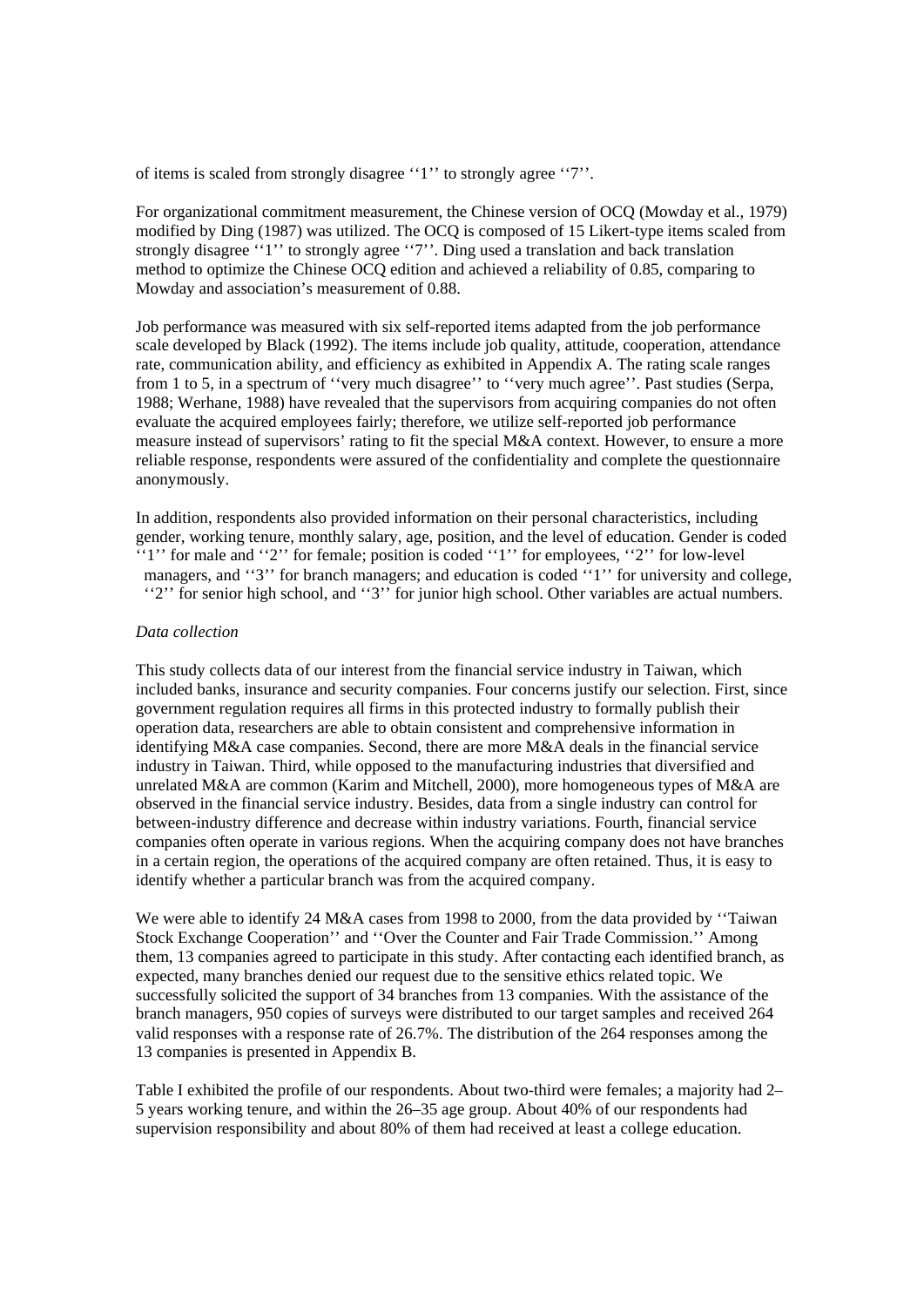#### **Results**

# *Testing of model fit*

Before data analyses, measures were taken to examine the construct validity and reliability of the question items. For the self-developed ethics questions, we employed item-to-total correlations and dropped the items with poor coefficients. LISREL 8.30 was utilized to conduct a confirmatory factor analysis (CFA) to check both convergent and discriminate validity for all ethics, organizational commitment, and job performance measurements.

We first assessed the convergent validity; the final model fit for the ethics scale retained 17 items and 11 items were dropped mainly due to repeated descriptions. To test a new dimension, it is common to design more question items than needed in describing a concept for the purpose of retaining better ones. The selected items corresponded to the three constructs, namely five items for ''employment security'', four items for ''justice'', and eight items for ''caring practices.'' Cronbach's alpha values for the three constructs ranged from 0.89 to 0.94, indicating that this measurement is reliable. For the well-established OCQ scale and performance scale, the final model fit retained 13 out of 15 OCQ items and all six performance items with the reliability of 0.92 and 0.93, respectively. Table II reports descriptive statistics and correlations of the factors to be analyzed. Relevant CFA statistics exhibited in Figure 1 explain that the three measurements have good convergent validity. In addition, the standardized loading of all items to their respective constructs was also significant ( $P < 0.001$ ).

The CFA was also utilized to check for discriminate validity, examining whether the ethics measurement actually reflects the three distinct constructs. All phi values were less than one, indicating a good discriminate validity (Smith and Barclay, 1997). With an individual level survey, demographic data were included in the structural model. Highly correlated variables were dropped after correlation analysis. As a result, we retained gender, position, and education for further analyses.

| Respondent profiles   |                |            |                        |        |            |
|-----------------------|----------------|------------|------------------------|--------|------------|
| Characteristic        | Number         | Percentage | Characteristic         | Number | Percentage |
| Gender                |                |            | Age                    |        |            |
| Male                  | 87             | $(33.0\%)$ | $25$                   | 32     | (12.1%)    |
| Female                | 177            | $(67.0\%)$ | $26 - 35$              | 151    | (57.2%)    |
| Working tenure        |                |            | $36 - 45$              | 73     | (27.7%)    |
| $<$ 2 years           | 55             | $(20.8\%)$ | $46 - 55$              | 6      | $(2.3\%)$  |
| $2 - 5$               | 175            | $(66.3\%)$ | >55                    | 2      | $(0.7\%)$  |
| $6 - 10$              | 24             | $(9.1\%)$  | Position               |        |            |
| $11 - 15$             | 8              | $(3.0\%)$  | Branch manager         | 17     | $(6.4\%)$  |
| >16                   | $\overline{c}$ | $(0.8\%)$  | Low-level manager      | 92     | (34.9%)    |
| Monthly salary (US\$) |                |            | Employee               | 155    | (58.7%)    |
| Less than 880         | 63             | $(23.9\%)$ | Education              |        |            |
| 880-1500              | 106            | $(40.1\%)$ | Junior high school     | 8      | $(3.0\%)$  |
| 1500-2000             | 42             | $(15.9\%)$ | Senior high school     | 199    | $(75.4\%)$ |
| More than 2000        | 53             | $(20.1\%)$ | University and College | 57     | $(21.6\%)$ |

TABLE I andant mosfil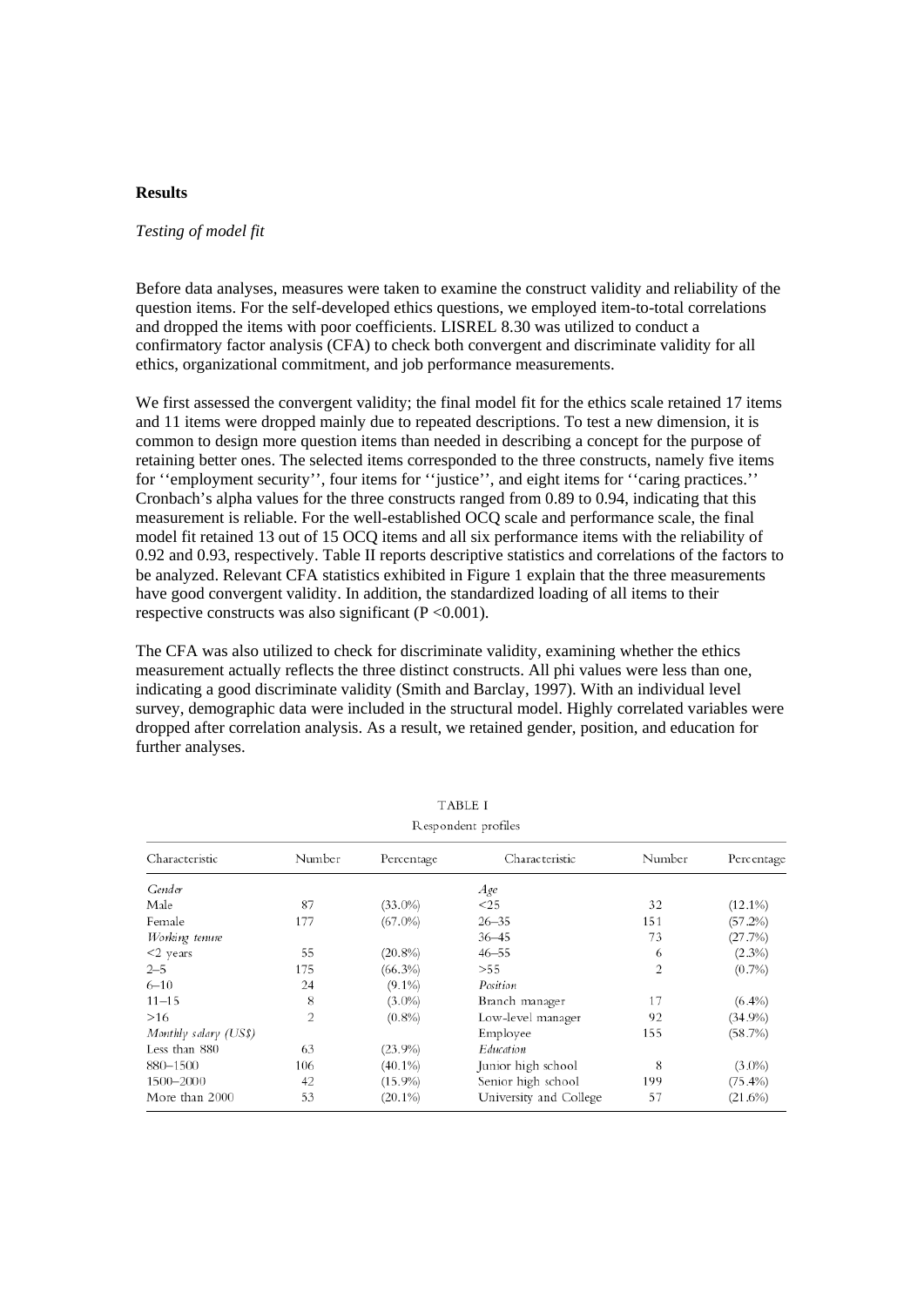| Variables           | Means | s.d. |             | 2           | 3          | 4         | 5        | 6        |      |
|---------------------|-------|------|-------------|-------------|------------|-----------|----------|----------|------|
| Employment security | 5.03  | 1.39 | (0.94)      |             |            |           |          |          |      |
| Justice             | 4.94  | 1.37 | $0.874$ *** | (0.89)      |            |           |          |          |      |
| Caring practices    | 4.96  | 1.28 | $0.830***$  | $0.849$ *** | (0.94)     |           |          |          |      |
| Organizational      | 5.61  | 1.28 | $0.803$ *** | $0.768$ *** | $0.768***$ | (0.92)    |          |          |      |
| Commitment          |       |      |             |             |            |           |          |          |      |
| Job performance     | 2.40  | 0.47 | $0.431**$   | $0.404**$   | $0.324**$  | $0.545**$ | (0.93)   |          |      |
| Gender              | 1.67  | 0.47 | 0.092       | 0.028       | $0.147*$   | 0.107     | 0.028    |          |      |
| Education           | 2.80  | 0.49 | $-0.011$    | $-0.043$    | $-0.046$   | $-.018$   | 0.106    | 0.014    |      |
| Position            | 1.48  | 0.62 | $0.372**$   | $0.397**$   | $0.457**$  | $0.436**$ | $0.191*$ | $-0.006$ | .111 |

**TABLE II** Descriptive statistics and correlations ( $n = 264$ )

**Remark** 

1. Numbers with parenthesis are alphas of each factor.

2. The first four factors are on a scale of 1–7, whereas job performance is on a scale of 1–5. In addition, job performance is measuring the degree of agreement regarding the change comparing pre- and post-acquisition.

\* $P < 0.05$ , \*\* $P < 0.01$ , \*\*\* $P < 0.001$ .

## *Hypotheses testing*

To test the four hypotheses, we employed a path model. Table III and Figure 1 indicated a good overall model fit ( $v_2$  = 13.52 at 3 degrees of freedom, P < 0.005, RMSEA = 0.055, GFI = 0.99,  $CFI = 0.99$ . All the hypothesized paths are significant in the predicted direction, except the path from justice to organizational commitment. Table III exhibited that, as predicted, more employment security leads to higher organizational commitment (hypothesis 1), and more caring practices induced higher employees' commitment (hypothesis 3). For hypothesis 2, t-value of 1.85 is only significant at the 0.10 level that shows a weak relationship between perceived justice and organizational commitment. Hypothesis 2 was rejected with the criterion of significance at the 0.05 level. The result of path analysis indicated that organizational commitment directly and positively influences employees' job performance ( $t = 9.82$ ,  $P < 0.001$ ), supporting Hypothesis 4.

In testing each path, we also include gender, education, and position as control variables. As a result, position is significantly related to organizational commitment ( $t = 2.97$ ,  $P < 0.05$ ) and education is significantly related to job performance (t = 2.44,  $P < 0.05$ ).

To further confirm the mediating effect of organizational commitment, we compared the estimated model with a competing model, which added the three exogenous constructs (employment security, justice, and caring practices) as predictors of job performance. According to Anderson and Gering (1984), when chi-square statistic shows no significant difference in the new model fit, the original estimated model should be accepted. This additional analysis reveals that our original structural model should be accepted. In other words, the three M&A ethical factors indirectly influence job performance via organizational commitment. Consequently, organizational commitment as a critical mediator in linking M&A ethical factors and job performance is further confirmed.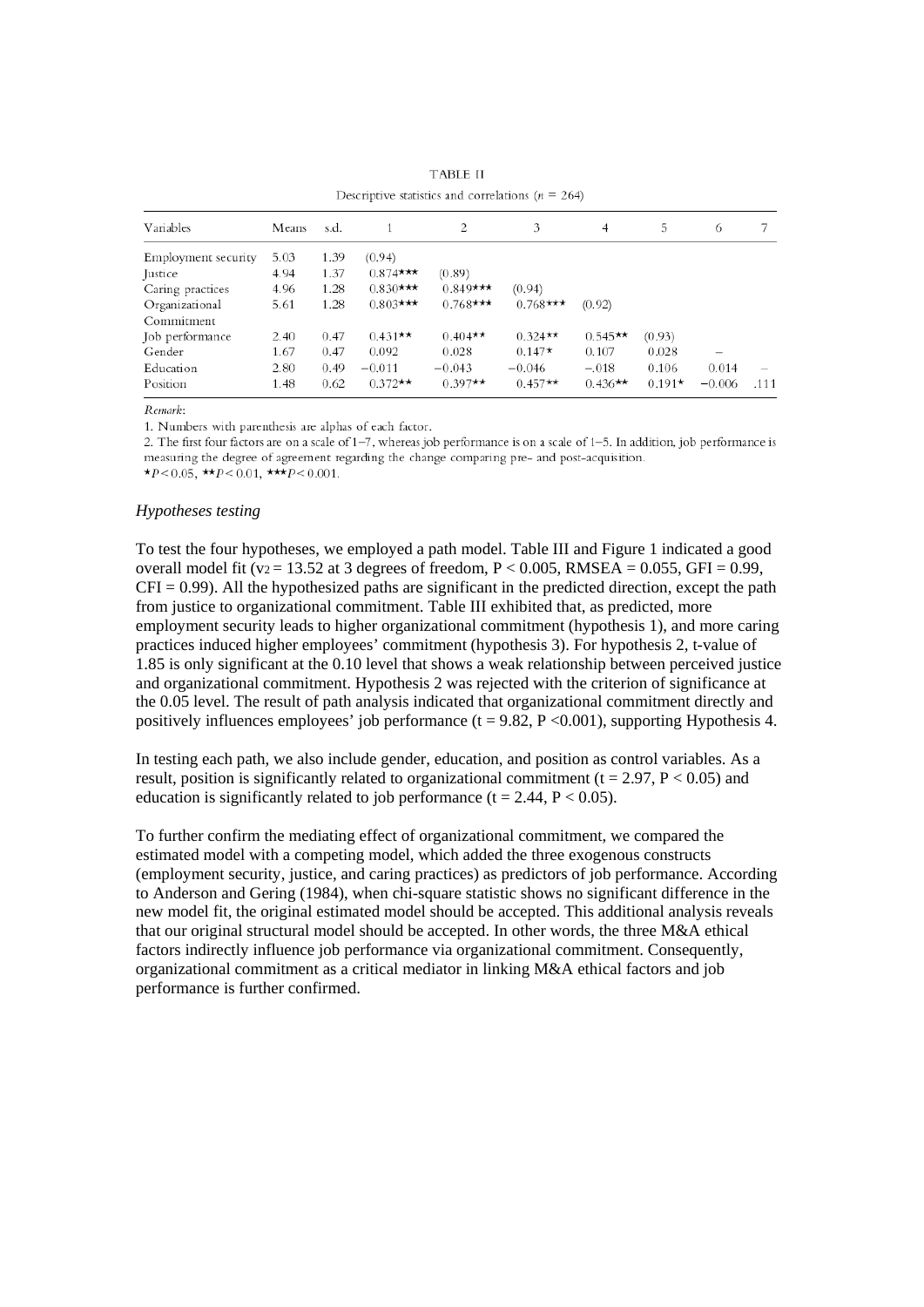

Figure 1. Structural model for employee performance.

|  | TABLE III                     |  |
|--|-------------------------------|--|
|  | Results of the proposed model |  |

| Causal path                                                                           | Hypothesis Expected Path |        | direction coefficient |      | t-value Assessment  |
|---------------------------------------------------------------------------------------|--------------------------|--------|-----------------------|------|---------------------|
| Employment security $\rightarrow$ Organizational commitment                           | H1                       |        | 0.47                  |      | 6.10 s. $(P<0.001)$ |
| Justice $\rightarrow$ Organizational commitment                                       | H2                       | $^+$   | 0.15                  | 1.85 | n.s. $(P < 0.1)$    |
| Caring practices $\rightarrow$ Organizational commitment                              | H3                       | $^+$   | 0.19                  | 2.50 | s. $(P < 0.05)$     |
| $M&A$ ethics $\rightarrow$ Organizational commitment $\rightarrow$ Job performance H4 |                          | $^{+}$ | 0.63                  | 9.82 | s. $(P < 0.001)$    |

Remark:  $\chi^2$  = 13.52, RMSEA = 0.055, GFI = 0.99, CFI = 0.99, NFI = 0.99, NNFI = 0.92. "s." means significant; "n.s." means non-significant.

#### **Discussion and implications**

As mentioned earlier, past empirical M&A studies paid relatively little attention to business ethics; this study bridges the gap and links these two areas of study by utilizing individual level data. We employed a structural model of three M&A ethical factors, organizational commitment, and job performance. In general, the results of this study provided supports for the proposed hypotheses: employment security and caring practices predict acquired employees' organizational commitment. Moreover, organizational commitment mediates the relationship between employees' perception of M&A ethics and job performance.

The research result of this study is in concert with previous reports that unethical M&A practices result in employees' lowered commitment and a rise in dysfunctional behaviors (Bastien, 1987; O'Boyle, 1985). We also found that in the post-acquisition process, higher commitment leads to better job performance on the part of acquired employees, which is similar to the findings in general situations (Becker et al., 1996; Chonko, 1986; Riketta, 2002; Wright and Bonett, 2002).

A possible explanation for the weak relationship between justice and organizational commitment is the ''third-person'' expression used in the question items. For instance, questions were phrased as ''my colleagues who were laid off had a fair separation package'' and ''the new company placed managerial positions fairly for both employees from acquiring and acquired companies.'' Very likely, the effects of justice practices pertaining to other people do not have a direct impact on organizational commitment of the respondents themselves.

In general, after M&A, the acquiring company will try to unify two divergent systems into one. Serpa (1988) suggested that after the merge the company must develop a fair appraisal system for redeployed employees. The acquiring company is often the vested with an advantage over the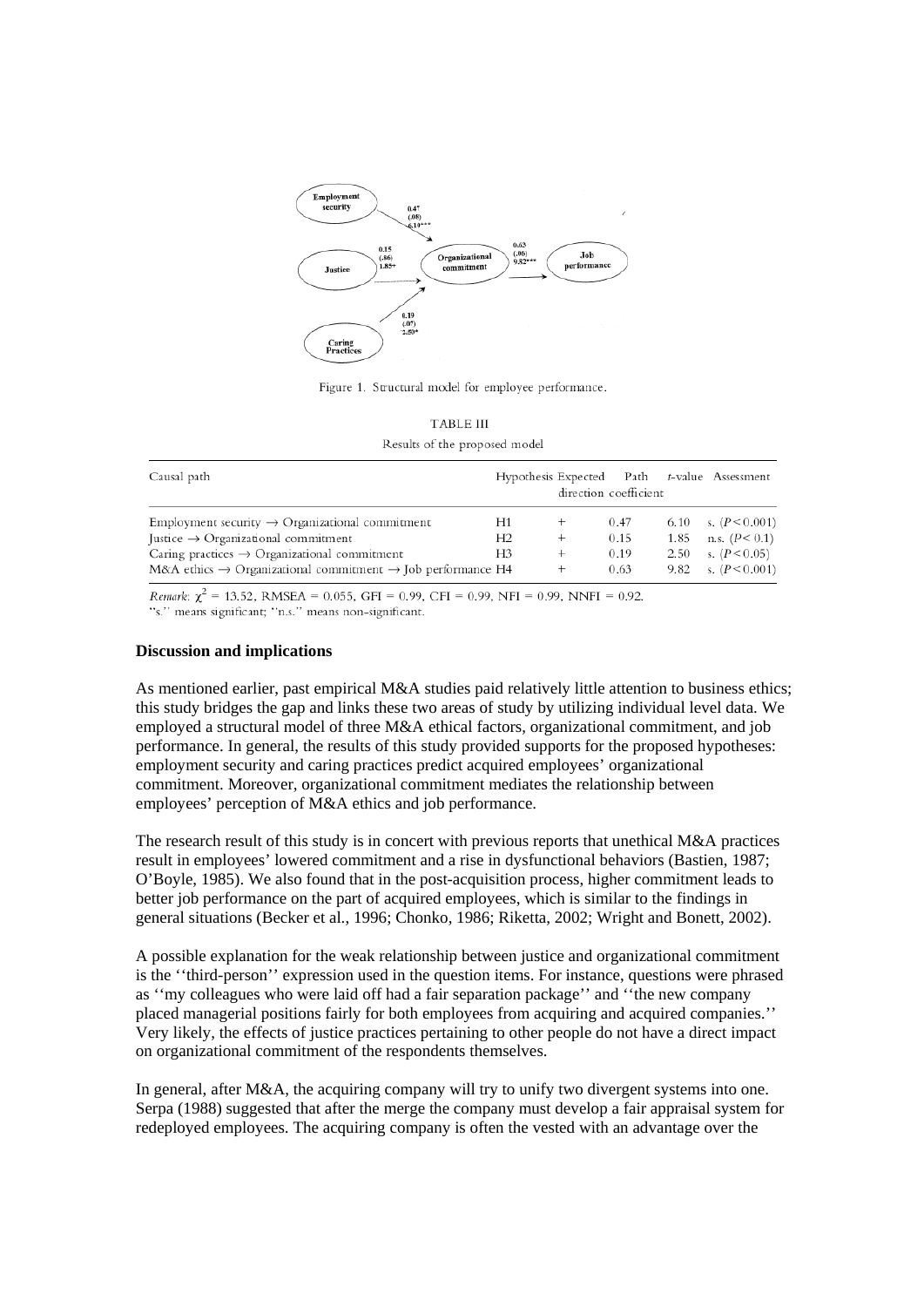acquired company in resource relocation. The most effective way to prevent the acquired employees from perceiving that they are second-rate citizens is to treat all employees with justice and care. Our finding unveils that a caring culture and management practices for acquired employees do enhance their commitment to the new M&A Company.

The results of this research have several managerial implications for the M&A process. First, pay special attention to the balance between meeting acquired employees' basic needs and maintaining a pool of qualified acquired employees. This research found that employment security (significant at the 0.001 level) is the most influential ethical factor in inducing acquired employees' organizational commitment and job performance. However, oftentimes those who are very qualified in the acquired company left in the early stage of M&A because of the strong marketability of this group of people. On the contrary, quite a percentage of those that stay are not in the capable group and do not have elsewhere to go. Therefore, safeguarding qualified employee basic needs for a living and job security and concurrently shaking up management for a performing team is a big challenge for M&A decision makers.

Second, special attention must be paid to acquired employees' perception and ''care'' must be factored in with their personal feelings. Justice and caring practices are perceptual variables that are shaped through formal and informal information obtained by the acquired employees. Oftentimes, misunderstandings occur because of a lack of communication or ineffective communication. The finding that perceived ''caring practices'' rather than ''justice'' lead to organizational commitment and further transfer to job performance provides a direction for effective M&A management. Caring culture and practices that work through to the hearts of acquired employees need to be established and acted out through various means. The finding that justice does not have a significant explaining power of acquired employees' organizational commitment may imply the difference between ''care about'' and ''care for'' acquired employees as described in the literature review section. ''Care for'' puts emphasis on being authentically open and responsive to the feelings, concerns, and particular circumstances of individuals; whereas "care about" assumes knowledge of another's needs. It seems that the psychological linkage through caring conduct has a better effect than the rational justice on organizational commitment.

Lastly, it is crucial to work on acquired employees' organizational commitment before requesting for job performance. The finding that organizational commitment is a critical mediator of job performance sheds some light for effective M&A management. For a successful M&A, a stage-by-stage management focus should be planned. For instance, ethical conducts of the new M&A Company should be communicated to relevant stakeholders at the initial stage to induce employees' commitment and support. Organizational commitment takes time to develop, especially in a time of chaotic merging process; when the organizational commitment of a pool of qualified acquired employees is assured, the focus on job performance will reap its expected results in time.

The current research has three specific contributions to this field of study. First, we proposed a framework and empirically tested the relationships between ethical factors, organizational commitment, and job performance. The constructed framework provides reliable and viable factors that may explain an important facet of M&A success. Second, we identify the mediating role of organizational commitment between M&A ethical conduct and employee job performance. Third, we preliminarily uncovered the various effects of "care for" and "care about" factors in acquired employees. Hopefully, future research could explore more dimensions to advance this model and further test our findings.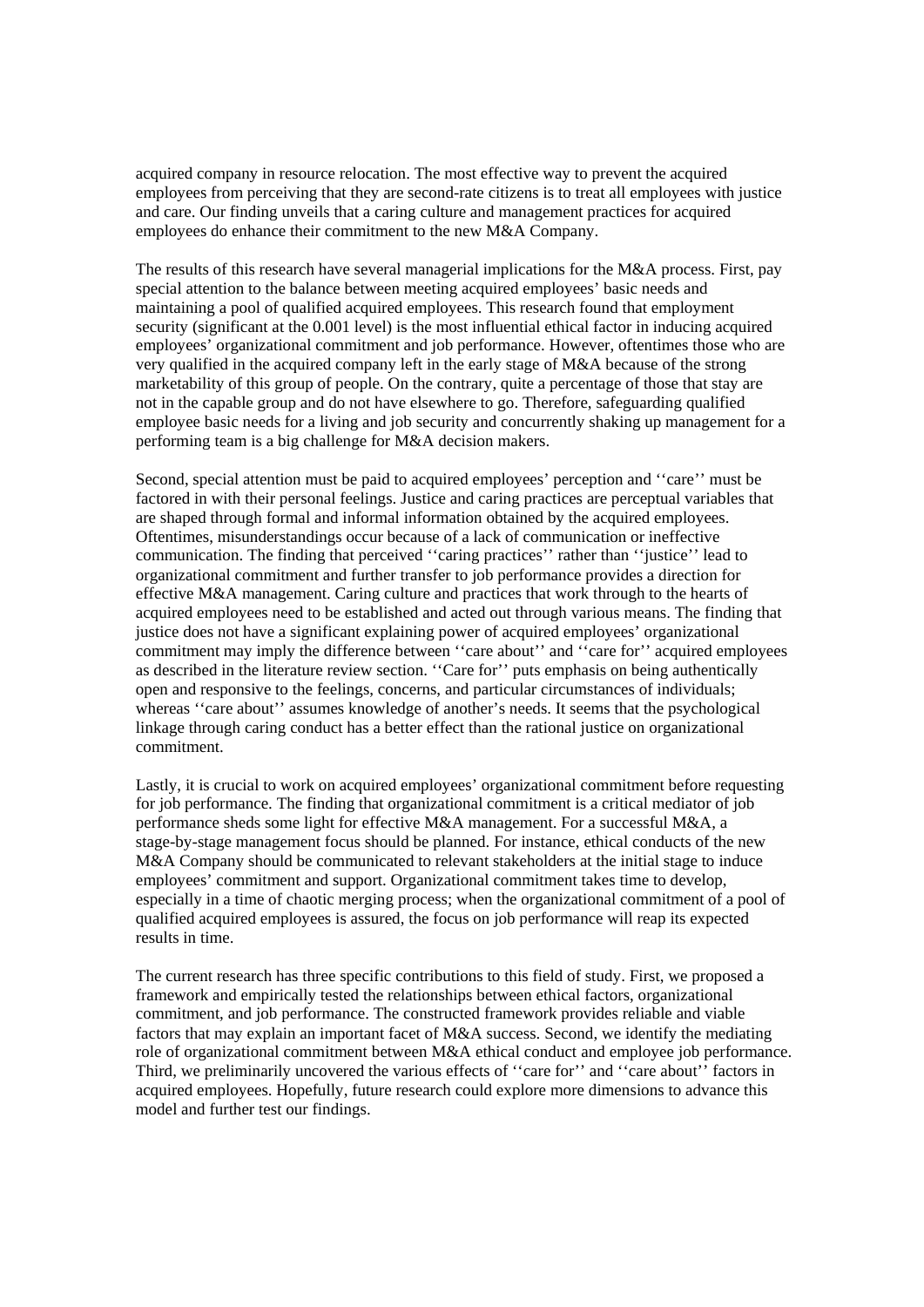This research is constrained by the following limitations. First, we used ''third-person'' rather than ''first-person'' expressions to describe ''justice'' items for the purpose of avoiding biased respondent answers. Yet, this may attenuate the linkage between justice and personal organizational commitment. Second, we used a cross-sectional design for this research. Although we particularly collected data at least one year after M&A announcement, the cross-sectional data does not allow us to rule out the possibility of variation of interval to measurement. The issue of causality may be better verified in a longitudinal data. Third, research findings may apply to financial service corporations only. Future research can extend this work to other industries in other cultural context. An intra-industry comparison may also yield some interesting findings and insights. In addition, a research on  $M&A$  ethics perceived by the acquiring company's employees may also add values to this field of study, for not only the employees of the acquired company but also those of the acquiring company experience disquiet and annoyance when M&A takes place.

In conclusion, business ethics do contribute to organizational continuity. The success of M&A is by no means a short-term stock value or the financial gains represented by return on investment (ROI) or return on equity (ROE). Its full benefits will only be realized when there is an effective operation and human resource integration between the acquired and the acquiring companies. This paper provides another standpoint for understanding M&A performance – business ethics. Although Carey and Ogden (2004) claimed that the human side of the M&A is arguably the most critical success factor, the issue has not drawn enough attention yet. We hope that this study casts some light for researchers and practitioners to take a deeper view of M&A ethical issues for building competitive advantage through retaining qualified acquired employees.

## **Appendix A – M&A ethics and job performance question items**

# *M&A Ethics*

## *Employment security*

- During M&A, the new company did not layoff employee at will.
- After M&A, the new company provided employees with job security.
- After M&A, the new company assigned me clear tasks.
- After M&A, I felt that my right was damaged.
- After M&A, the new working environment enabled me to work at ease.

#### *Justice*

- After M&A, the new company implemented a fair performance appraisal system.
- After M&A, the new company announced clear compensation and reward policy.
- My colleagues who were laid off had a fair separation package.
- The new company placed managerial positions fairly for both employees from acquiring and acquired companies.

# *Caring practices*

- The new company set up a sound communication and grievance system.
- When I had difficulty adapting to the new organizational culture, there is always someone to help me out.
- After M&A, the new company acknowledged my efforts and supported me.
- The new company oriented me about company vision and future goals.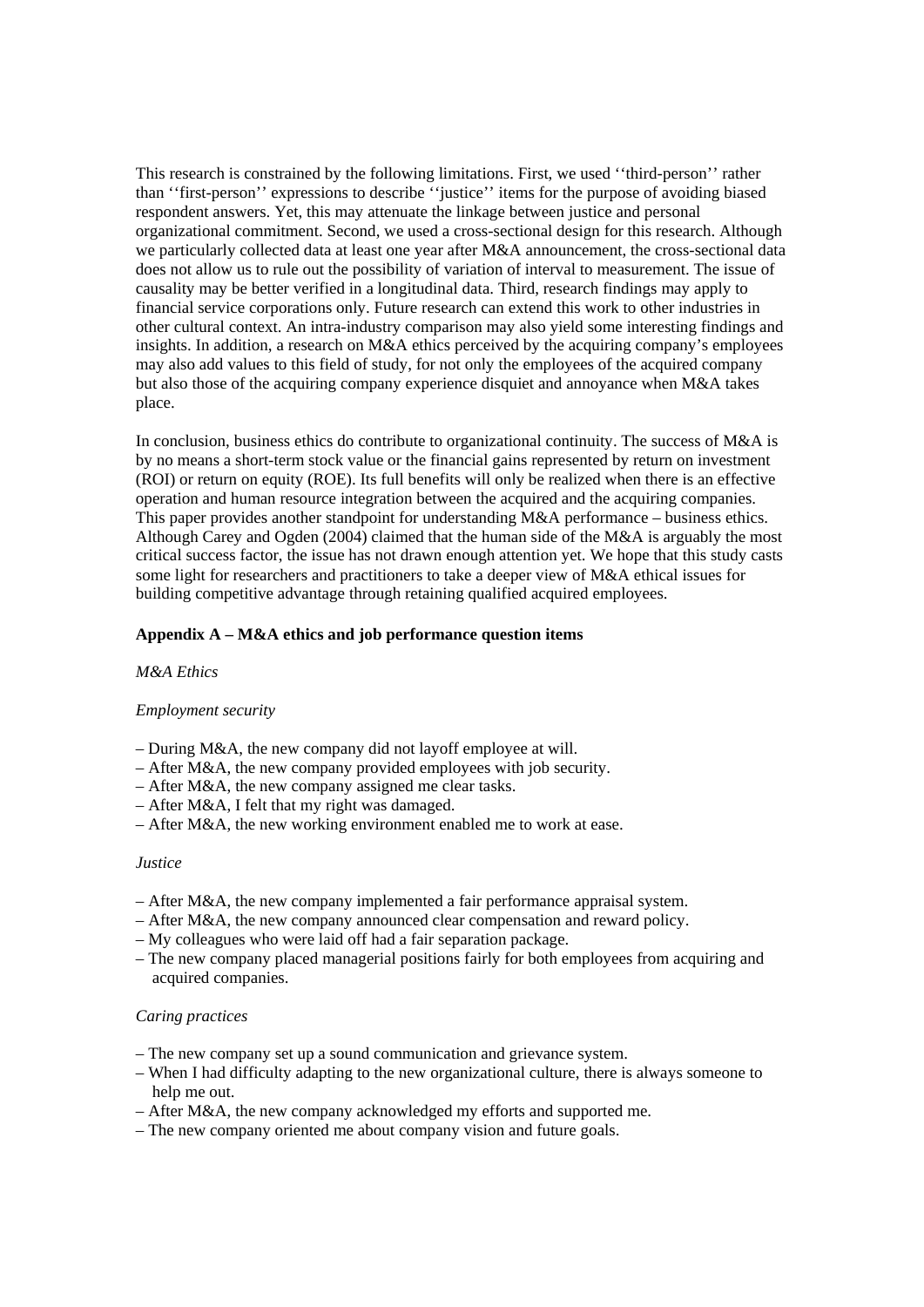- The new company familiarized me with the new organizational culture through various activities.
- As long as we work efficiently, the new company respects our way of working.
- After M&A, the new company cheered us up via various activities.
- After M&A, I felt I was respected.

#### *Job performance*

- Comparing before and after M&A, my quality of work is better.
- Comparing before and after M&A, my working attitude is better.
- Comparing before and after M&A, my attendance rate is better
- Comparing before and after M&A, I become more cooperative
- Comparing before and after M&A, my communication ability is enhanced
- Comparing before and after M&A, I work more efficiently now

#### Appendix B Sample distribution

| Company ID                     | No. of branches No. of samples |                 |
|--------------------------------|--------------------------------|-----------------|
| А                              | 2                              | 17              |
| В                              | 3                              | 25              |
| C                              | 4                              | 32              |
| D                              | 2                              | 12              |
| Ε                              | 2                              | 14              |
| F                              | 2                              | 9               |
| G                              | 4                              | 27              |
| Н                              | 5                              | 39              |
| Ι                              | 1                              | 10              |
|                                | 2                              | 8               |
| K                              | 2                              | 28              |
| L                              | 3                              | 19              |
| M                              | 2                              | 24              |
| Total 13 companies 34 branches |                                | 264 respondents |

#### **References**

- Aburdene, P.: 2005, Megatrends 2010: The Rise of Conscious Capitalism (Hampton Roads publishing Co, Inc.,Charlottesville.).
- Adams, J. S.: 1965, "Injustice in Social Exchange", in L. Berkowitz (ed.), Advances in Experimental Social Psychology (John Wiley & Sons, New York), pp. 267–299.
- Adler, N. J.: 1986, "From the Atlantic to the Pacific Century: Cross-cultural Management Reviewed", Journal of Management 12(2), 295–318.
- Anderson, J. and D. W. Gerbing: 1984, "The Effects of Sampling Error on Convergence, Improper Solutions and Goodness-Of-Fit Indices for Maximum Likelihood Confirmatory Factor Analysis", Psychometrika 49(2), 155–173.
- Ansoff, H. I., R. G. Brandenburg, F. E. Portner and R. Radosevich: 1971, Acquisition Behavior of U.S. Manufacturing Firms, 1946–1965 (Vanderbilt University Press, Nashville, TN.).
- Applebaum, S. H. and J. Gandell: 2003, "A Cross Method Analysis of the Impact of Culture and Communications upon a Health Care Merger: Prescriptions for Human Resources Management", The Journal of Management Development 22(5), 370–409.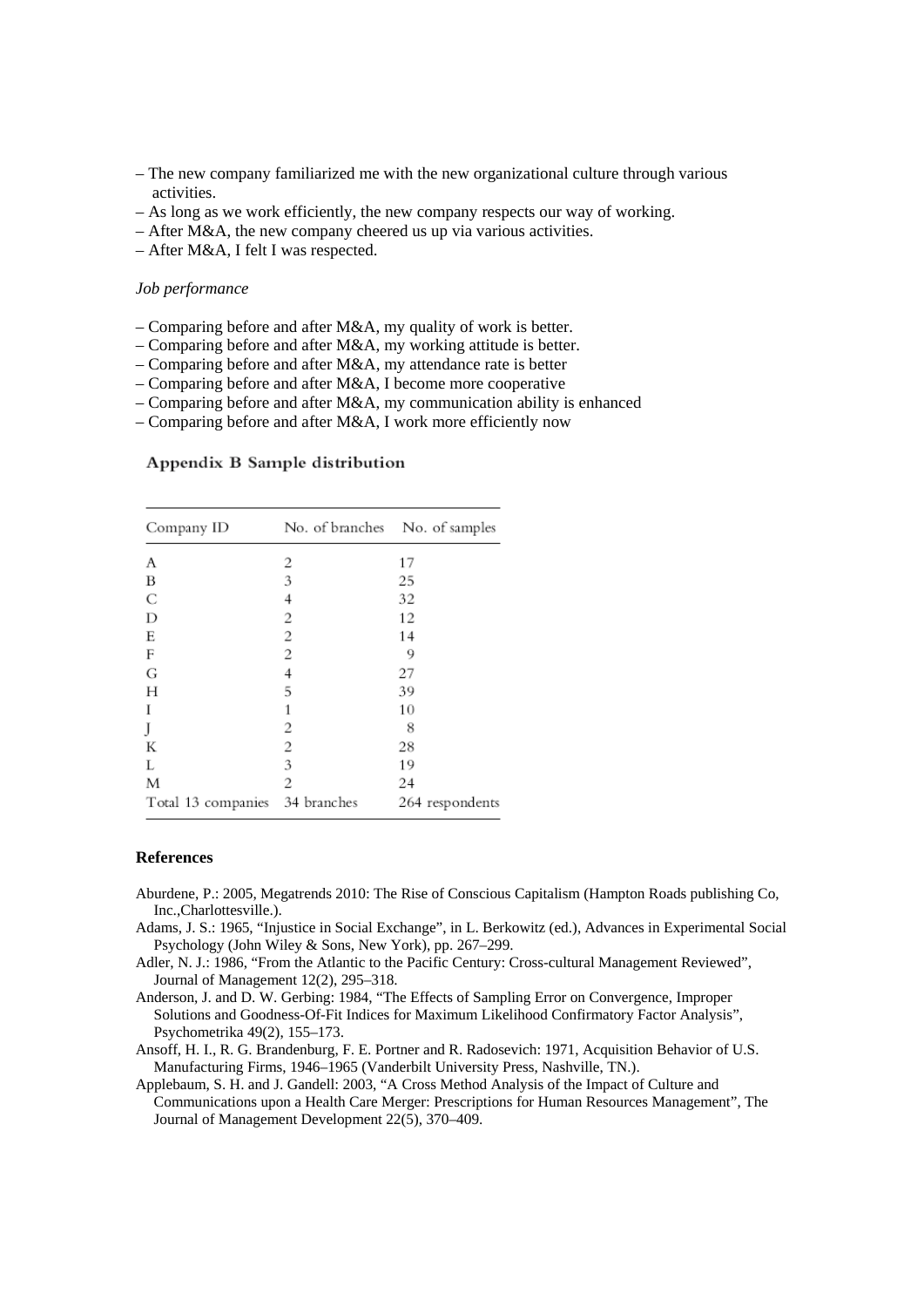- Armour, E.: 2002, "How Boards Can Improve the Odds of M&A Success?", Strategy & Leadership 30(2), 13–20.
- Ashford, S. J., C. Lee and P. Bobko: 1989, "Content, Causes, and Consequences of Job Insecurity: A Theory-Based Measure and Substantive Test", Academy of Management Journal 32(4), 803–829.
- Ashkenas, R. N. and S. C. Francis: 2000, "Integration Managers: Special Leaders for Special Times", Harvard Business Review 78(6), 108.
- Bailey, K.: 2001, "Taking a Byte Out of M&A Failure",CMA Management Hamilton 75(3), 16–19.

Bastien, D. T.: 1987, "Common Patterns of Behavior and Communication in Corporate Mergers and Acquisitions ", Human Resource Management 26(1), 17–33.

- Becker, T. E., R. S. Billings, D. M. Eveleth and N. L.Gilbert: 1996, "Foci and Bases of Employee Commitment: Implications for Job Performance", Academy of Management Journal 39(2), 464–469.
- Becker, G. S.: 1964, Human Capital (National Bureau for Economic Research, New York).
- Bijlsma-Frankema, K.: 2001, "On Managing Cultural Integration and Cultural Change Processes in Mergers and Acquisitions" , Journal of European Industrial Training 25(2/3/4), 192–207.
- Birkinshaw, J., H. Bresman and L. Hakanson: 2000,"Managing the Post-acquisition Integration Process: How the Human Integration and Task Integration Processes Interact to Foster Value Creation", Journal of Management Studies 37(3), 395–425.
- Black, J. S.: 1992, "Coming Home: The Relationship of Expatriate Expectations with Repatriation Adjustment and Job Performance", Human Relations 45(2), 177–192.
- Blake, R. R. and J. S. Mouton: 1985, The Managerial Grid 1(Gulf Publishing Co, Houston.).
- Blau, P.: 1964, Exchange and Power in Social Life (Wiley, New York).
- Boshoff, C. and G. Mels: 1995, "A Causal Model to Evaluate the Relationship Among Supervision, Role Stress, Organizational Commitment and Internal Service Quality", European Journal of Marketing 29(2),  $23 - 42.$
- Bradley, M., A. Desai and E. H. Kim: 1988, "Synergistic Gains from Corporate Acquisitions and Their Diversion Between the Stockholders of Target and Acquiring Firms", Journal of Financial Economics 21(2), 3–40.
- Brigham, E. F.: 1983, Cases in Managerial Finance (Dryden Press, Chicago).
- Brush, T. H.: 1996, "Predicted Changes in Operational Synergy and Post-Acquisition Performance of Acquired Businesses", Strategic Management Journal 17(1), 1–24.
- Buono, A. F. and J. L. Bowditch: 1989, The Human Side of Mergers and Acquisitions: Managing Collisions Between People, Cultures, and Organizations (Jossey-Bass Inc, San Francisco.).
- Buono, A. F. and J. L. Bowditch: 1990, "Ethical Considerations in Merger and Acquisition Management: A Human Resource Perspective", Advanced Management Journal 55(4), 18–23.
- Byington, J. R. and J. G. Johnston: 1991, "Influences on Turnover of Internal Auditors" , Internal Auditing 7(2), 3–10.
- Carey, D. C. and D. Ogden: 2004, The Human Side of M&A: How CEOs Leverage the Most Important Asset in Deal Making (Oxford University Press, New York.).
- Carroll, A. B.: 2004, "Managing Ethically with Global Stakeholders: A Present and Future Challenge" , Academy of Management Executive 18(2), 114–120.
- Cartwright, S. and C. L. Cooper: 1990, "The Impact of Mergers and Acquisitions on People at Work: Existing Research and Issues", British Journal of Management 1, 65–76.
- Caves, R. E.: 1989, "Mergers, Takeovers and Economic Efficiency", International Journal of Industrial Organization 7(1), 151–174.
- Chase, D. G., D. J. Burns and G. A. Claypool: 1997, "A Suggested Ethical Framework for Evaluating Corporate Mergers and Acquisitions", Journal of Business Ethics 16, 1753–1763.
- Chonko, L. B. and S. D. Hunt: 1985, "Ethical and Marketing Management: An Empirical Examination", Journal of Business Research 13(4), 339–359.
- Chonko, L. B.: 1986, "Organizational Commitment in the Sales Force", Journal of Personal Selling and Sales Management 6(3), 19–27.
- Clark, M. M.: 2003, "Corporate Ethics Programs Make a Difference, But not the Only Difference" , HR Magazine 48(7), 36.
- Cragg, W.: 2000, "Human Rights and Business Ethics: Fashioning a New Social Contract", Journal of Business Ethics 27(1/2), 205–215.
- Davy, J. A., A. J. Kinicki and C. L. Scheck: 1997, "A Test of Job Security's Direct and Mediated Effects on Withdrawal Cognitions", Journal of Organizational Behavior 18(4), 323–349.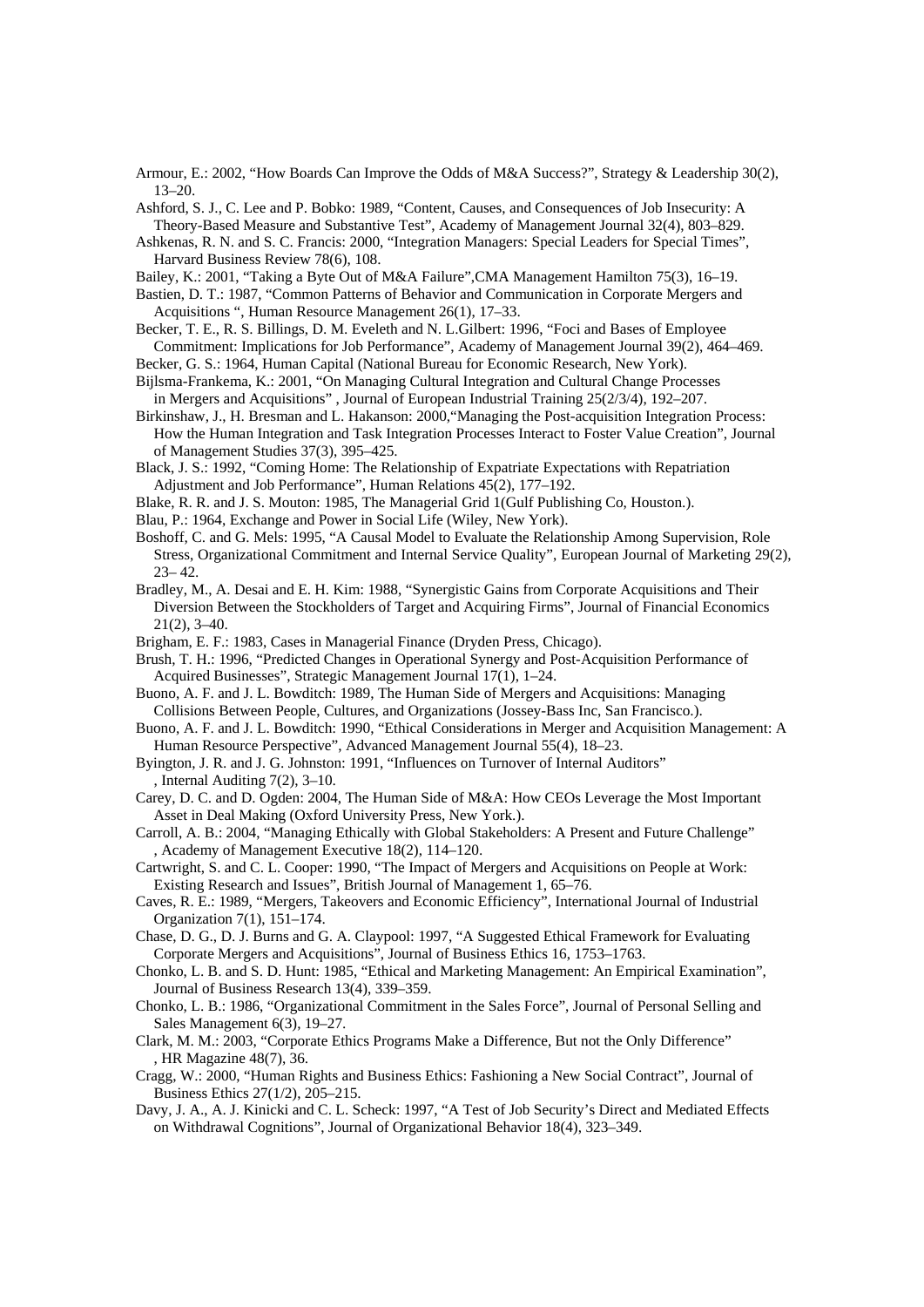- DeCotiis, T. A. and T. P. Summers: 1987, "A Path Analysis of a Model for the Antecedents and Consequences of Organizational Commitment", Human Relations 40(7), 445–470.
- Ding, H.: 1987, A Study of the Relationship between Corporate Culture and Organizational Commitment, Dissertation, Department of Business Administration, National Chengchi University (in Chinese).
- Dixon, W. H., K. C. Chang and V. Grover: 2001,"Valuation of Mergers and Acquisitions in the Telecommunications Industry: A Study on Diversification and Firm Size", Information & Management 38(7), 459–471.
- Dubinsky, A. J. and M. Levy: 1989, "Influence Of Organizational Fairness On Work Outcomes Of Re", Journal of Retailing 65(2), 221–252.
- Eby, L. T. and K. Buch: 1998, "The Impact of Adopting an Ethical Approach to Employee Dismissal During Corporate Restructuring", Journal of Business Ethics 17(12), 1253–1264.
- Fok, R. C. W., Y. C. Chang and W. T. Lee: 2004, "Bank Relationships and Their Effects on Firm Performance around the Asian Financial Crisis: Evidence from Taiwan", Financial Management 33(2), 89–112.
- French, W. and A. Weis: 2000, "An Ethics of Care or An Ethics of Justice", Journal of Business Ethics 27, 125–136.
- Gatens, M.: 1998, Feminist Ethics (AshgateDartmouth, Brookfield USA).
- Gilligan, C.: 1982, In a Different Voice (Harvard University Press, Boston, MA).
- Goldberg, W. H.: 1983, Mergers: Motives, Modes, Methods (Gower, Aldershot, England).
- Greenberg, J.: 1990, "Organizational Justice: Yesterday, Today, and Tomorrow", Journal of Management 16, 399–432.
- Greenhalgh, L. and Z. Rosenblatt: 1984, "Job Insecurity: Towards Conceptual Clarity" , Academy of Management Review 9, 438–448.
- Hanly, K.: 1992, "Hostile Takeovers and Methods of Defense: A Stakeholder Analysis" , Journal of Business Ethics 11(12), 895–913.
- Haspeslagh, P. C. and D. B. Jemison: 1991, Managing Acquisitions: Creating Value Through Corporate Renewal (Free Press, New York.).
- Herzberg, F.: 1968, Work and the Nature of Man (Granada, London).
- Henderson, A. R.: 1989, "Business Sales and Acquisitions: Post-Acquisition Integration" , CMA magazine 63(3), 13–15.
- Holder, C. L.: 1993, "Competitive Considerations in Bank Mergers and Acquisitions: Economic Theory, Legal Foundations, and the Fed", Economic Review –Federal Reserve Bank of Atlanta 78(1), 23–36.
- Huang, I. C., K. Y. Tung, S. L. Chen and C. T. Shih:2002, "Human Resource Management Practices and Organizational Commitment under Mergers and Acquisitions: Corporate Culture as a Moderator", Journal of Human Resource Management 2(3), 51–64 (In Chinese).
- Hunt, S. D., V. R. Wood and L. B. Chonko: 1989, "Corporate Ethical Values and Organizational Commitment in Marketing", Journal of Marketing 53(3), 79–90.
- James, K.: 1993, "The Social Context of Organizational Justice: Cultural, Intergroup and Structural Effects on Justice Behaviors and Perceptions", in R. Cropanzano (eds.), Justice in the Workplace: Approaching Fairness in Human Resource Management (Erlbaum, Hillsdale, CT), pp. 21–50.
- Jarrell, G. A., J. A. Brickley and J. M. Netter: 1988, "The Market for Corporate Control: The Empirical Evidence Since 1980", Journal of Economic Perspectives 2, 49–68.
- Jensen, M. C. and R. S. Ruback: 1983, "The Market for Corporate Control : The Scientific Evidence" , Journal of Financial Economics 11(1–4), 5–50.
- Johnston, M. W., R. S. Parasuraman, C. M. Futrell and W. C. Black: 1990, "A Longitudinal Assessment of the Impact of Selected Organizational Influences on Salespeople's Organizational Commitment During Early Employment", Journal of Marketing Research 27(3), 333–344.
- Kantor, J. and J. Weisberg: 2002, "Ethical Attitudes and Ethical Behavior: Are Managers Role Models?" , International Journal of Manpower 23(8), 687–705.
- Karim, S. and W. Mitchell: 2000, "Path-Dependent and Path-Breaking Change: Reconfiguring Business Resources Following Acquisitions in the U.S. Medical Sector, 1978–1995", Strategic Management Journal 21(10/11), 1061–1081.
- Kelley, S. W. and M. J. Dorsch: 1991, "Ethical Climate, Organizational Commitment, and Indebtedness Among Purchasing Executives", Journal of Personal Selling & Sales Management 11(4), 55–66.
- Kirkman, B. L. and D. L. Shapiro: 2001, "The Impact of Cultural Values on Job Satisfaction and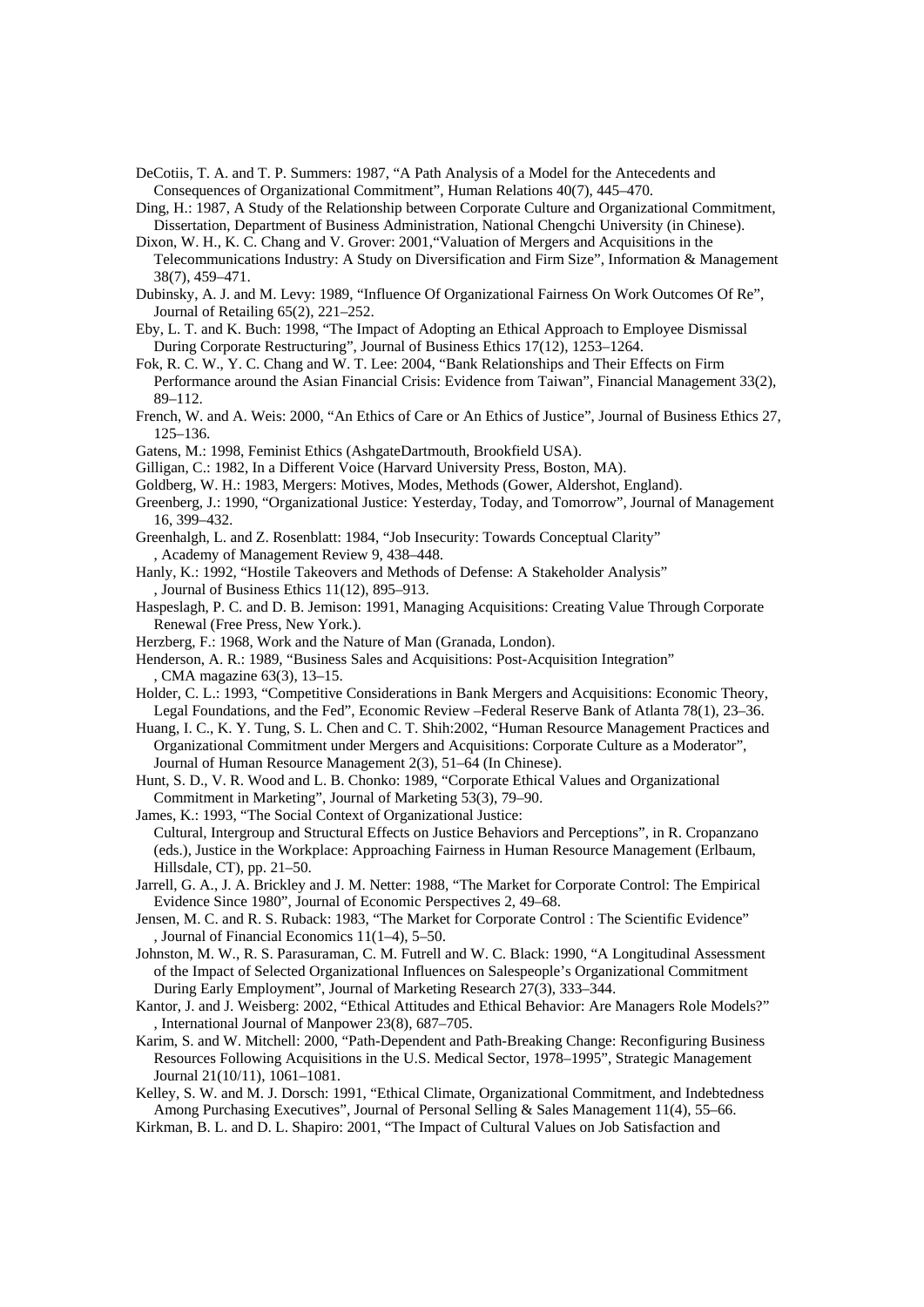Organizational Commitment in Self-Managing Work Teams: The Mediating Role of Employee Resistance", Academy of Management Journal 44(3), 557–569.

Lamb, R. B.: 1999, "Ethics in Financial Services", Business & Society Review 104(1), 13–17.

Larsson, R. and S. Finkelstein: 1999, "Integrating Strategic, Organizational, and Human Resource Perspectives on Mergers and Acquisitions: A Case Survey of Synergy Realization", Organization Science 10(1), 1–25.

Lefkoe, M.: 1987, "Why So Many Mergers Fail?", Fortune 20(June), 113–114.

- Levinson, H.: 1970, "A Psychologist Diagnoses Merger Failure"
- , Harvard Business Review 48(2), 139–147.
- Li, Y.: 2003, "The Asian Financial Crisis and Non-Performing Loans: Evidence from Commercial Banks in Taiwan", International Journal of Management 20(1), 69–74.

Lin, Z. S.: 2000, 'Taiwan and China Investment in Malaysia'. Proceeding of Economic Status and the Future of Chinese Worldwide Conference', Overseas Chinese Affairs Commission Sep, 29–30.

Lund, D. B.: 2000, 'An Empirical Examination of Marketing Professional's Ethical Behavior in Differing Situations', Journal of Business Ethics 24(4), 331–342.

Marks, M. L. and P. H. Mirvis: 1985, "Merger Syndrome: Stress and Uncertainty" , Mergers & Acquisitions 20(2), 50–55.

Marks, M. L. and P. H. Mirvis: 1992, "Rebuilding After the Merger: Dealing With Survivor Sickness", Organizational Dynamics 21(2), 18–32.

Marks, M. L. and P. H. Mirvis: 1998, Joining Forces : Making One Plus One Equal Three in Mergers , Acquisitions, and Alliances 1(Jossey-Bass Inc, San Francisco.).

- McGee, R. W.: 1989, "Ethical Issues in Acquisitions and Mergers"
- , Mid-Atlantic Journal of Business 25(5), 19–36. Mitchell, D. J. B.: 1989, Human Resource Management: An
- Economic Approach (PWS-Kent, Boston, MA).
- Mooney, M.: 1984, "Let's Use Job Security as a Productivity Builder", The Personnel Administrator 29(1), 38–43.
- Mowday, R. T., L. W. Porter and R. M. Steers: 1982, Employee-Organization Linkages: The Psychology of Employee Commitment, Absenteeism, and Turnover 1st ed. (Academic Press, NY.).

Mowday, R. T., R. M. Steers and L. W. Porter: 1979, "The Measurement of Organizational Commitment", Journal of Vocational Behavior 14, 224–247.

Nahavandi, A. and A. R. Malekzadeh: 1988, "Acculturation in Mergers and Acquisitions" , Academy of Management Review 13(1), 79–90.

- Napier, N. K.: 1989, "Mergers and Acquisitions, Human Resource Issues and Outcomes:
- A Review and Suggested Typology", Journal of Management Studies 26, 271–289. Newman, J. M. and F. J. Krzystofiak: 1993, "Changes in Employee Attitudes after An Acquisition"
- Group & Organization Management 18(4), 390-410.
- Noddings, N.: 1984, Caring: A Feminine Approach to Ethics and Moral Education (University of California Press, Berkeley, CA).
- Noddings, N.: 1992, The Challenge to Care in Schools: An Alternate Approach to Education (Teachers College Press, New York).
- O'Boyle, T. F.: 1985, 'Loyalty Ebbs at Many Companies as Employees Grow Disillusioned' , Wall Street Journal July(11), 27.
- Parnell, J. A. and W. R. Crandall: 2003, "Propensity for Participative Decision-Making, Job Satisfaction, Organizational Commitment, Organizational Citizenship Behavior, and Intentions to Leave Among Egyptian Managers", Multinational Business Review 11(1), 45–65.

Pritchett, P.: 1987, Making Mergers Work : A Guide to Managing Mergers and Acquisitions 1 (Dow Jones-Irwin, IL).

- Ramaswamy, K. P. and J. F. Waegelein: 2003, "Firm Financial Performance Following Mergers" , Review of Quantitative Finance and Accounting 20(2), 115–126.
- Reed, S. F. and A. R. Lajoux: 1998, The Art of M&A: A Merger Acquisition Buyout Guide 3rd Edition. (McGraw- Hill, NY.).
- Riketta, M.: 2002, 'Attitudinal Organizational Commitment and Job Performance: A Meta-Analysis' , Journal of Organizational Behavior 23(3), 257.
- Robino, D. and K. DeMeuse: 1985, "Corporate Mergers and Acquisitions: Their Impact on HRM" , Personnel Administrator 30(11), 33–40.